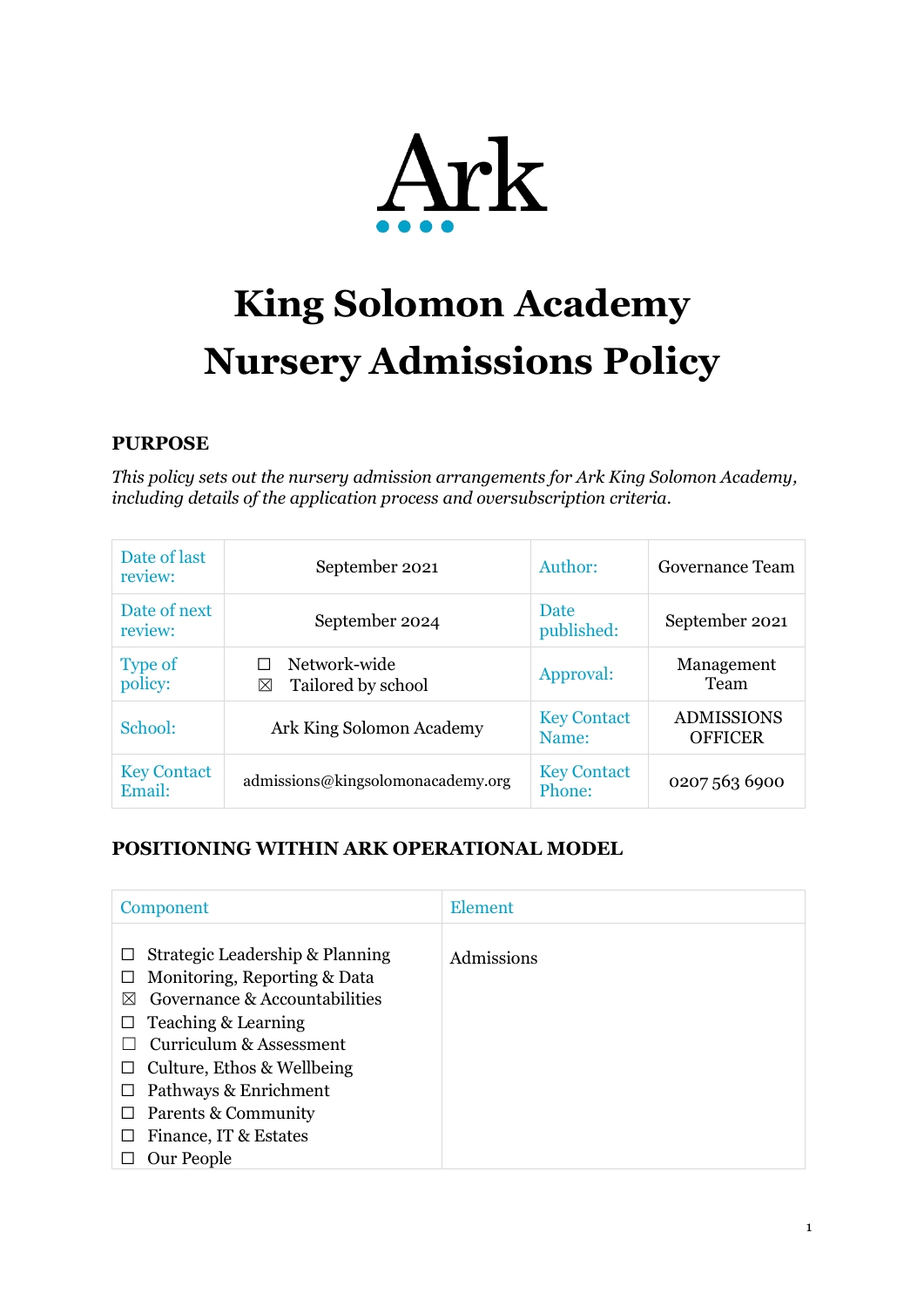#### **Introduction**

- i. Thank you for your interest in applying for a nursery place at Ark King Solomon Academy. The aim of this policy is to provide clear guidance on the nursery admission arrangements including the application process, oversubscription criteria and contact details for queries.
- ii. The admissions process for a place in the nursery is **separate** to the admissions arrangements for a place in Reception and the rest of the school. The admissions policy for Reception and the other older year groups can be found on the website. Nursery admissions are not included in the School Admissions Code 2021 and so are not subject to those statutory requirements.
- iii. Parents/Carers whose child attends the nursery school and who wish to apply for a place in Reception must do so through the normal round of application, **no preference or priority is given to children who currently attend the nursery.** For further details on the admissions arrangements for a place in Reception see the school's admissions policy at the link below.

#### *[King Solomon Academy Admissions](https://kingsolomonacademy.org/admissions)*

#### **1. Application Process**

- i. Children aged 2 and 3 years old are eligible for a place in the nursery.
- ii. All applications for a place at the nursery are submitted directly to the academy. The application form is available on the school website and at the link below.

#### *[Nursery application form](https://forms.office.com/Pages/ResponsePage.aspx?id=dBTLADSljUaCn2NuzjLCTB3bfJ2eQuVFjoRqfmvgdCNUQkUyTzhVMkdSM0xUWTE4UzRXUEtGNDVFUC4u)*

- iii. The allocation of places in the nursery varies according to the age group of entry.
	- a) Entry into the nursery at 2 years old *(see 2.1 below)*
	- b) Entry into the nursery at 3 years old *(see 2.2 below)*
- iv. For each criterion below, for both 2-year-old and 3-year-old applications, if more applications for the *same* provision and timings are received than places available, places will be offered according to the oversubscription criteria at section 6 of this policy.
- v. Parents do not have the right to appeal the schools' decision if their application for a place in nursery is unsuccessful.

#### **2.1 Allocation of places for entry to the nursery at 2 years old**

- i. In each academic year, the school will allocate a set number of **paid places** (full time, flexible exact timings) and **part-time local authority funded places** (15 hours a week) in the nursery provision.
- ii. Available places will be allocated on a termly basis. The school will issue a termly deadline (published on the school's website) for applications to the nursery for the next academic term. All applications received by the deadline will be considered for the places available. Any applications received after the published termly deadline will be considered for the next termly allocation of places.
	- a. Allocation of **part-time local authority funded places** are made according to the places available at the termly allocation of places.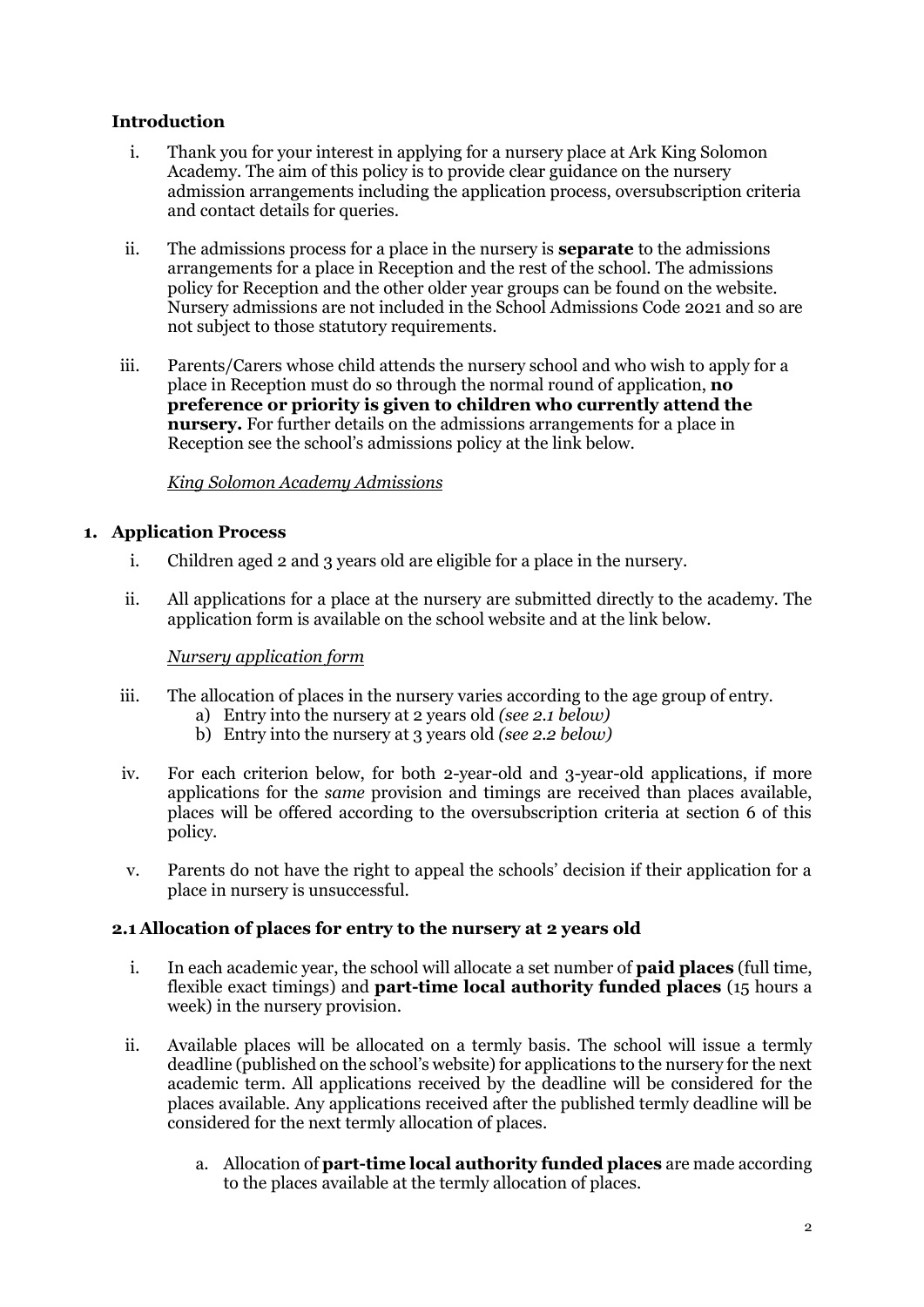- b. Allocation of **paid places** are made according to what spaces and times are available at each termly allocation of places.
- iii. The allocation of a **paid place** in the nursery is contingent upon the payment of a deposit and full payment of fees. Failure to make full payment of nursery fees will result in the withdrawal of the place in the nursery.
- iv. If places become available during the term, all applications received to-date will be considered and places offered according to the spaces and times available.

#### **2.2Allocation of places for entry to the nursery at 3 years old**

#### **Transition to the 3-year-old provision**

i. Transition to the 3-year-old provision happens at the start of the term after the child turns 3 years old. Families with children already in attendance at the nursery will not be required to reapply for a place at the nursery.

#### **New applications for the 3-year-old provision**

*For September entry*

- ii. At the start of the academic year, up to 15 places will be reserved for those children whose families are eligible for 30 hours of funding under the Working Family Entitlement scheme. Allocation of these places will be made before of the start of the academic term, the deadline for applications will be published on the school's website.
- iii. After these places have been made available, any remaining places will be offered to all other families.

*For entry throughout the academic year*

- iv. Every term, additional places may become available to 3-year-old children who do not already have a place at the nursery. Termly deadlines for applications will be published on the school website and places allocated according to what spaces and times are available.
- v. Families who apply to the nursery under the Working Family Entitlement Scheme will be required to submit proof of eligibility at the time of the application being made to access a place.
- vi. Where families are entitled to 15 hours a week of 3 year old provision (and are not part of the Working Family Entitlement scheme), the school may chose to offer 30 hours (full day, five days a week) of provision in order to benefit the child's educational outcomes. When offering full time provision to this cohort, the school will make it clear at the time of offering the place (or when transitioning to 3 year old provision form 2 year old provision), that this extended offer is made on the basis of these extended hours best meeting the child's needs in a sustainable way which does not prejudice the education of other children. If this is not the case in the school's judgement, the provision will change to being part time only (the 15 hours a week that the pupil is entitled to). This will be from 8.30am to 11.30am 5 days a week unless other times are mutually agreed between the school and parent.